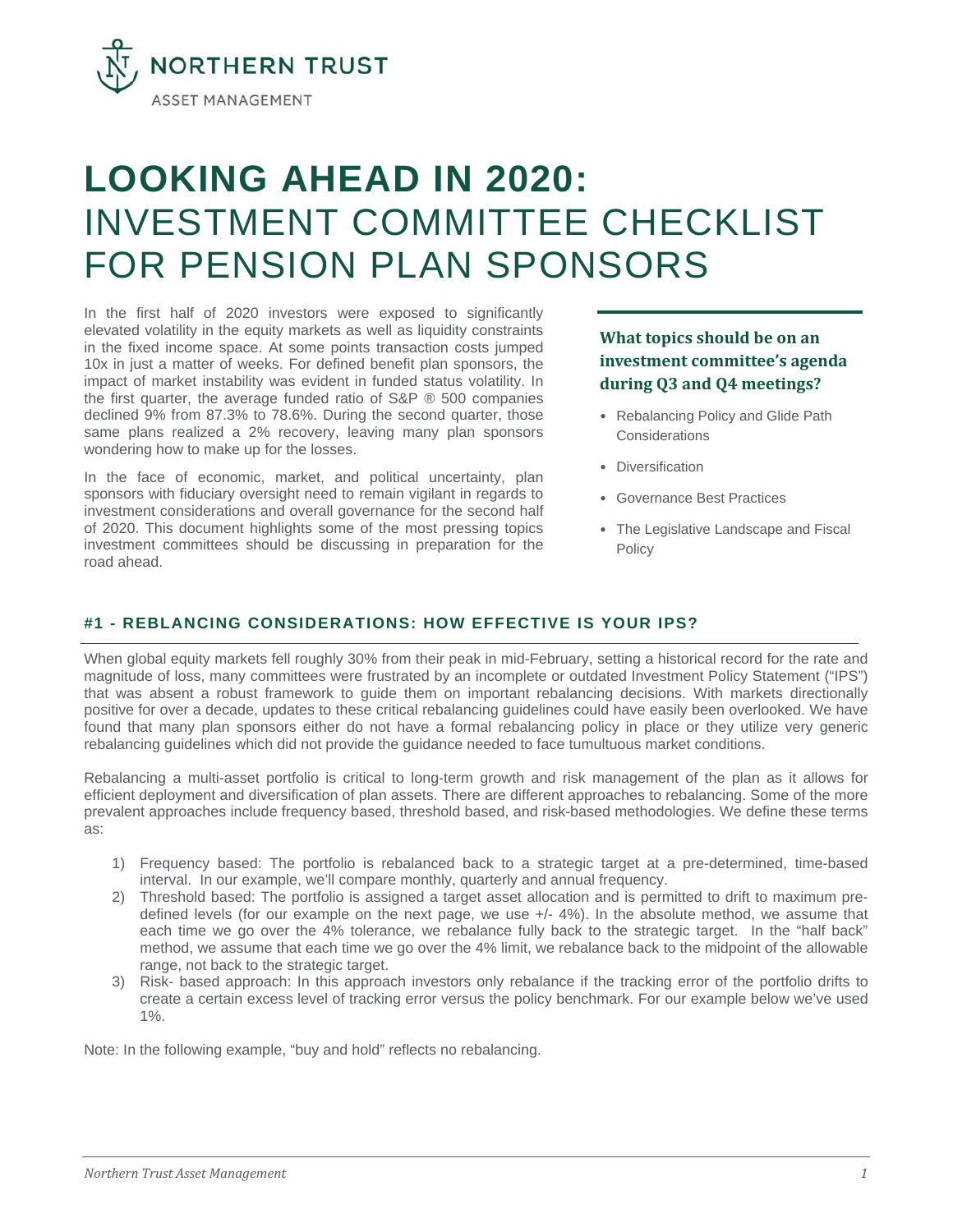

The following chart highlights rebalancing results from February 20th through June 30th of this year. What is evident through this theoretical analysis is that rebalancing during this period likely added value or was net neutral to the buy and hold portfolio. Regardless of the asset allocation, the "Tracking Error" rebalancing strategy performed the best.



**VARIOUS REBALANCING TECHNIQUE RESULTS DURING COVID-19 DRAWDOWN**

*Source: Northern Trust Asset Management, Morningstar. February 20, 2020 to June 30, 2020. Past performance is no guarantee of future results. Index performance returns do not reflect*  any management fees, transaction costs or expenses. It is not possible to invest directly in any index. Please see important information at the end of this presentation.

While extreme volatility can require rebalancing, it also can pose certain practical challenges, such as reduced liquidity in the market. During the first quarter of 2020, for certain fixed income asset types, transaction costs rose sharply over a short time frame. Frequent, almost daily, equity market swings also made trade planning and execution very difficult. In this type of environment, investors must have a strategic approach to raising cash, rebalancing, and the tradeoff between transaction costs relative to the benefit of a rebalancing. An effective IPS provides flexibility around this activity to consider such practical constraints in extreme environments.

#### **#2- GLIDEPATH CONSIDERATIONS: IS RE-RISKING ON THE TABLE?**

As previously mentioned, funded ratios for S&P 500® companies fell significantly in the first quarter due to the rapid market drawdown. For those plan sponsors who have instituted a Liability Driven de-risking glide path, these events likely resulted in portfolios moving in the wrong direction on the glide path. As a result, plans likely face the difficult decision of whether or not to re-risk their pension portfolio by increasing return-seeking (diversification and growth) allocations in an effort to increase expected return and try to recover the funding gap. A sample glide path for a closed pension plan is outlined below.



Adopting a dynamic asset allocation glidepath strategy can reduce volatility as the plan's funding ratio improves

Source: Northern Trust, For Illustrative Purposes Only. Unique glide paths are designed for each plan sponsor, taking into consideration the liability profile of the plan(s) and the objectives of the plan sponsor client.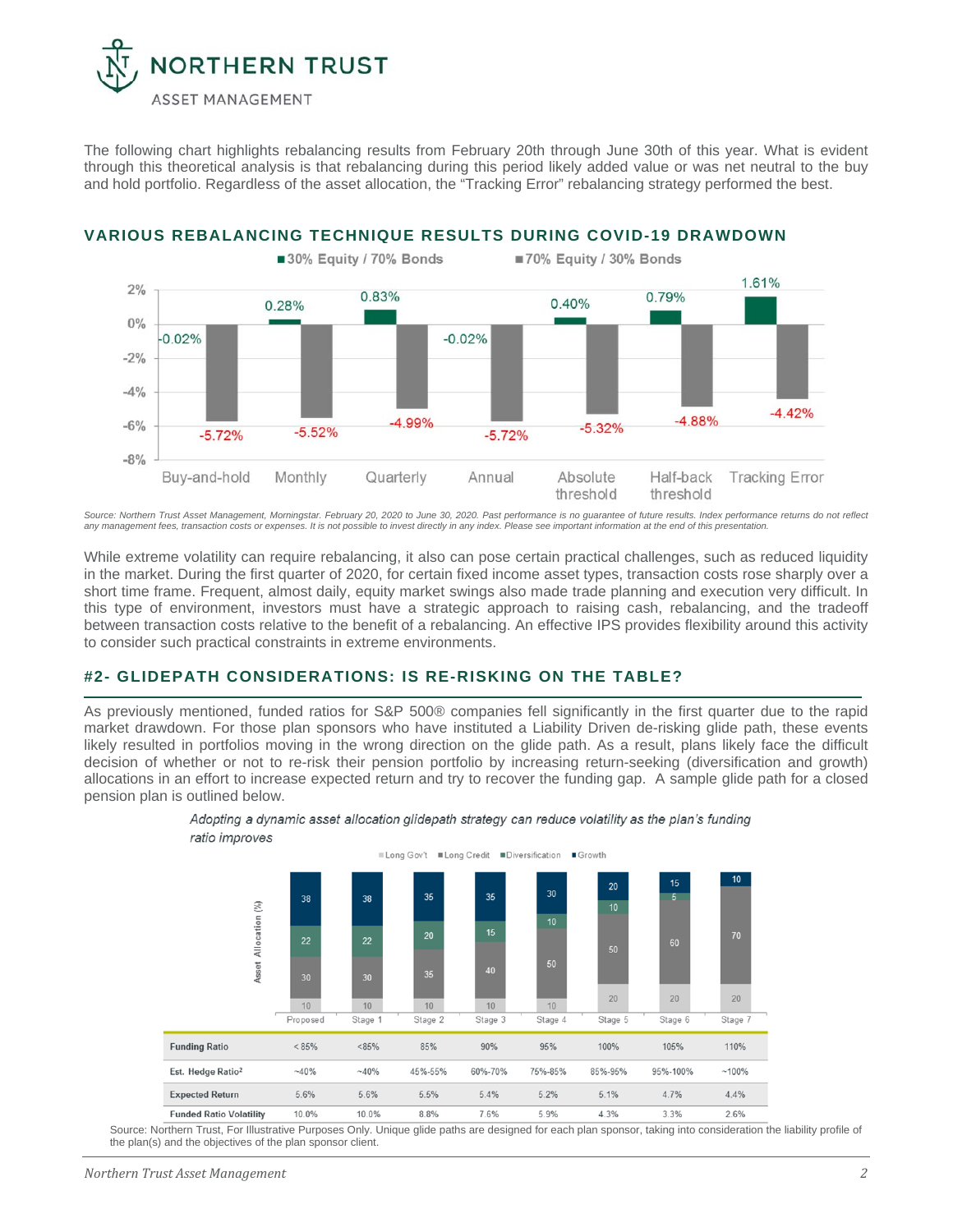

There are a number of factors to evaluate when considering whether or not to re-risk investment portfolios. This includes equity market volatility and return expectations, interest rates levels and rate forecasts, contribution plans, the status of the plan, and transaction costs (in particular costs to sell long credit fixed income – which rose dramatically over the last few months), just to name a few.

Key questions on this topic include "does your plan have a re-risking policy for your investment program" and "what factors drive the decision to re-risk"? In the case of an Outsourced Chief Investment Officer "OCIO" arrangement, your Committee should be aware if your OCIO provider has full discretion to re-risk if your funded ratio falls below a predetermined level or if the Committee has to convene in order to decide whether or not to re-risk. We think the discussion is warranted as establishing and maintaining a comprehensive, yet fluid re-risking policy is essential to navigating turbulent market environments.

#### **#3 – IS YOUR PORTFOLIO TRULY DIVERSIFIED?**

The volatile first half of 2020 and its lasting effects are a strong reminder about the importance of diversification. Given this backdrop, it would be prudent to evaluate how your asset class exposures performed and whether your current asset allocation is structured to withstand future market dislocations. As is often the case during periods of market stress, asset class correlations typically rise and converge. In other words, asset classes behave similarly during these times due to deleveraging, panic selling, and forced liquidations by investors. As a result, even multi-asset class portfolios that seem diversified can experience severe drawdowns.

Having an intimate understanding of asset class correlations along with risk and return projections is critical for investment committees. Engaging in this process at the outset of portfolio development will help ensure that portfolios balance risk exposures by achieving proper portfolio diversification. Having this information in-hand can help your committee set expectations which will help to support disciplined investment strategies during volatile market environments.

The chart below illustrates the correlations among multiple sub-asset classes and global equities (as measured by the MSCI All-County World Index). During November 2008 and March 2020 asset classes such as Infrastructure, REITs, High Yield, and Emerging Markets Debt all experienced notable correlation spikes. However, over long periods of time the diversification benefits of these asset classes remains intact as the absolute returns for each asset class varied in comparison to the broader market (as illustrated by "Average" correlations in the chart below). Despite the recent spike, these asset classes can provide important long-term return and diversification benefits to your portfolio.



Data as of 3/31/20. Source: FactSet & Wilshire. Index: S&P Global Infrastructure Net, FTSE ERPA/NAREIT Developed Net, ICE ML US HY Contr Mstr II Index, 50% EMBI + 50% GBI Index Performance - Index returns are set forth herein as representative of asset class performance and as benchmark rates of return. Index performance is not representative of the returns of any fund, account or strategy. performance is presented for illustrative or comparative purposes only. Index returns reflect the reinvestment of dividends or other earnings and do not deduct investment advisory or transaction fees, which reduce actual r is not possible to invest directly in an index. Indexes are the property of their respective owners, all rights reserved.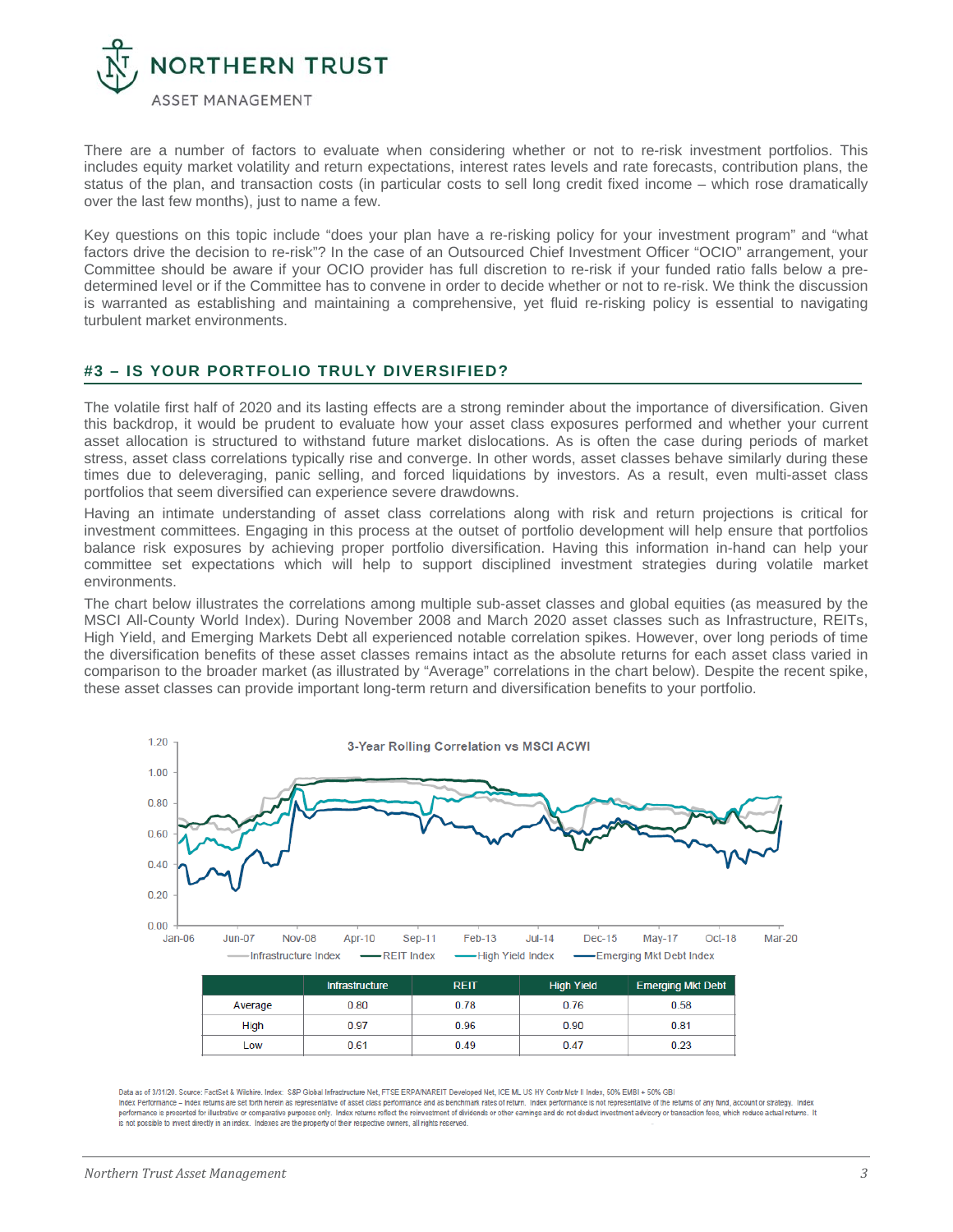

As investment committees reconvene, it may be worthwhile to evaluate current and potential asset class exposures in relation to plan investment objectives. If the plan is not invested in a particular asset class, does the committee know why that is the case? Are there other asset classes that could assist with achieving long-term goals? This discussion is relevant because despite recent downturns, traditional equities have exhibited strong returns over the last decade. The question now is whether or not the upward trend will continue over the next decade. If the fallout from COVID-19 is longer than anticipated and global growth wanes, the need for more prudent oversight of portfolio risk exposures will likely grow. From that perspective, we have compiled a list of asset classes and sub-asset classes below that are worthy of consideration. Both public and private investment opportunities can be accessed in order to help enhance returns and improve portfolio diversification.

| <b>Asset Class</b>        | <b>Purpose</b>                                                                      |
|---------------------------|-------------------------------------------------------------------------------------|
| <b>Global Listed</b>      | Attractive and stable dividend yields<br>٠                                          |
| <b>Infrastructure</b>     | Potential use as an inflation hedge<br>٠                                            |
|                           | Expanded opportunities driven by global need for infrastructure improvements<br>٠   |
| <b>Global Real Estate</b> | A source of income that can keep up with inflation<br>٠                             |
|                           | Diversification and correlation benefits<br>٠                                       |
| <b>High Yield</b>         | A diversified risk premium – credit vs. equity and term<br>٠                        |
|                           | A source of income in a low interest rate environment<br>٠                          |
|                           | Offers downside protection vis-à-vis other risk assets<br>٠                         |
| <b>Emerging Market</b>    | A diversified source of returns<br>٠                                                |
| <b>Debt</b>               | Inefficient market creating investment opportunities<br>٠                           |
|                           | Growing market space<br>٠                                                           |
| <b>Opportunistic</b>      | Provides access to the private credit markets<br>٠                                  |
| <b>Private Credit</b>     | Investments in private floating rate fixed income securities (to help mitigate<br>٠ |
|                           | interest rate risk)                                                                 |
|                           | Focus on meaningful current income<br>٠                                             |
|                           | Opportunity for higher yields in a low interest rate environment                    |

## **#4 – HAVE YOU EVALUATED YOUR GOVERNANCE PROCESS?**

One of the key components of prudent committee governance is to perform an annual self-assessment. On the heels of 30% equity returns in 2019 and a strong global economy, there were few market indicators that could have prepared investors for the volatile market in the first half of 2020. For the majority of pension plans sponsors, the reality was that investment decisions still needed to be made despite most having to relocate to their home offices. The market environment likely disrupted governance structures, standard practices, and committee continuity. In our view, the need for committees to assess the health and resiliency of their governance process is paramount. Here are a few questions to consider as part of your assessment:

- Did your governance procedures during the quarantine restrictions/shelter-in-place support your committee in implementing timely investment decisions, including the review of investment opportunities and portfolio risk evaluation? If so, how?
- How were the roles and responsibilities of committee members and/or pension staff impacted? Is additional support needed going forward?
- What technological tools were incorporated to maintain communication and how did technology impact your committee's oversight responsibilities?
- Did your consultant/advisor present potential investment opportunities to take advantage of market dislocations? What contingency plans are now in place in the event the need to work remotely continues?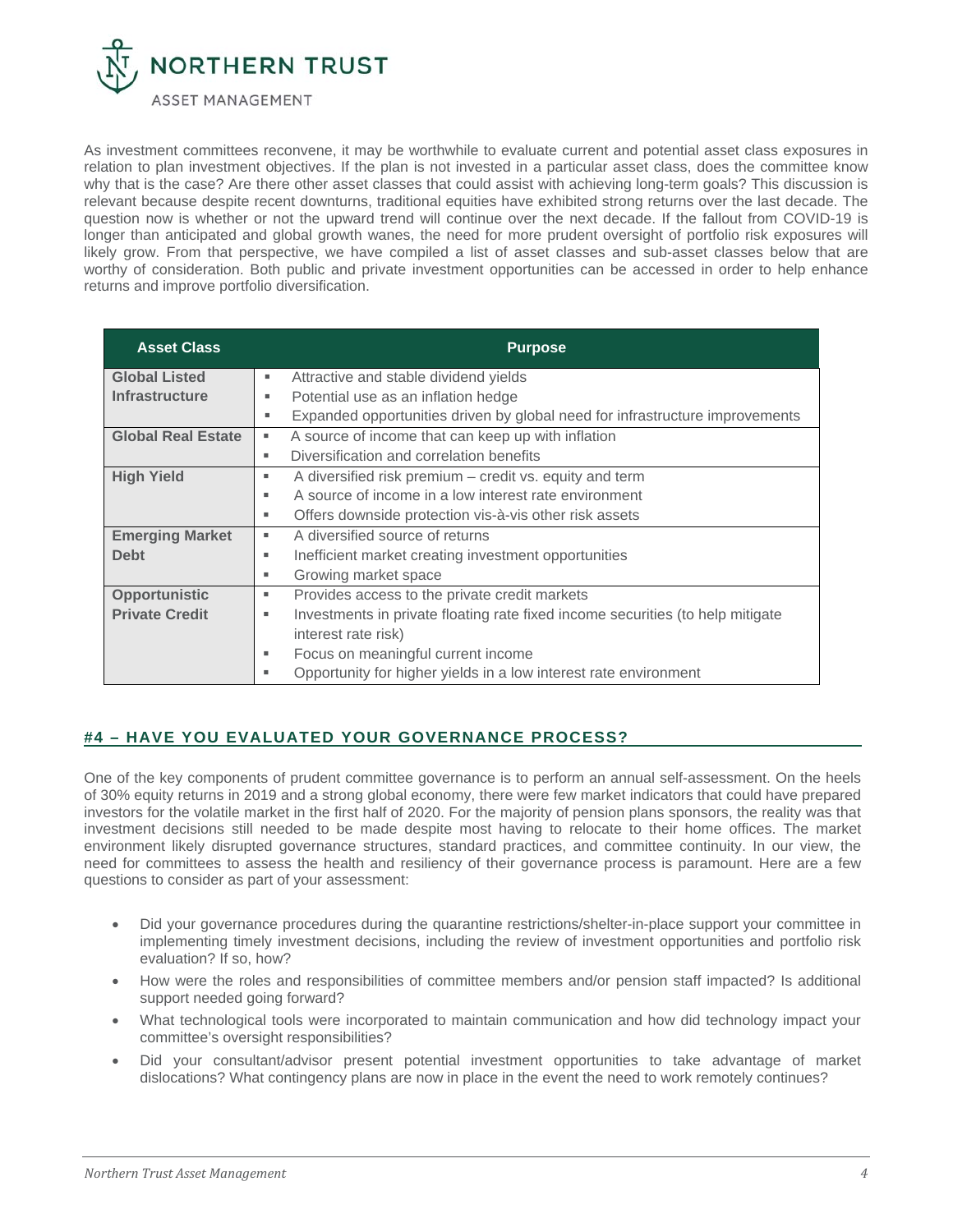

- If you had investment strategies in place to provide down-side protection, did they perform to expectation?
- Were the operational protocols and procedures of your underlying investment managers clear and effective?
- Did operational procedures (e.g. cash movements, trading) follow standard practices? What changes need to be made on a go-forward basis?

### **#5 – THE LEGISLATIVE LANDSCAPE AND FISCAL POLICY: HOW IS IT EVOLVING?**

Fiscal and monetary policy activity in response to COVID-19 has been swift and far-reaching from both state and federal governments. The most notable has been the Coronavirus Aid, Relief and Economic Security ("CARES") Act, which was signed into law in late March. The Act provided direct stimulus to American workers and businesses, as well as relief to plan sponsors and participants. While many of the provisions in the Act impact defined contribution plans, there are major implications for defined benefit plan sponsors to consider. The key provisions Investment Committees should be aware of are outlined below.

- **Delayed Contributions:** For plans that have required quarterly contributions in 2020, plan sponsors are permitted to defer payment until January 1, 2021. Interest will be charged on the deferred amount.
- **Benefit Restrictions**: Likely impacting plan sponsors with valuation dates after January 1<sup>st</sup>, plans that have accelerated distribution forms of payment (such as lump sums), are permitted to use 2019 valuation results for purposes of determining benefit restrictions in 2020.

In separate but related news, the Federal Reserve's decisive actions to help support liquidity and fixed income markets have played a major role in the second quarter market recovery. Their plans of keeping interest rates low through 2022, maintaining current asset purchases, while also implementing newer lending programs, such as the Main Street Lending Program, will all be key tools in supporting functioning markets.

Looking ahead to the second half of the year, there is potential for another round of government stimulus as unemployment levels remain significantly elevated. The continued need to maintain social distancing practices could stifle recovery efforts here in the US. As more details arise about additional stimulus and/or potential implications for plan sponsors, it would be prudent to proactively communicate these updates in between monthly or quarterly meeting dates. Additionally, Investment Committees should prepare themselves for the implications of additional regulatory changes.

One such potential change resides in the Department of Labor's ("DOL) recently proposed rule impacting investment duties regulation. This rule is directly related to ERISA retirement plans that currently use or plan to adopt an Environmental, Social, and Governance ("ESG") framework. The proposal aims to provide guidance around the evaluation of such investments in a retirement plan (pension or 401k). Per the proposed rule, fiduciaries may not invest in ESG vehicles when an underlying strategy is understood to provide inferior return or increased risk to the portfolio. Many argue that the due care utilized in the manager selection process already considers such protocol. However, in the current market it is best to be over-informed and speak openly with your Investment Committee on the potential impacts of any proposed regulation. More information on this proposed legislation and others may be referenced at dol.gov.

#### **SUMMARY**

As the economic, market, and political landscape continues to evolve, the need for greater investment program oversight will increase as well. Developing and reviewing a quarterly investment committee checklist can ensure that timely and impactful topics are given top priority in meetings. The key investment considerations outlined in this paper are designed to help establish strategic priorities in order to successfully navigate the potentially challenging road ahead.